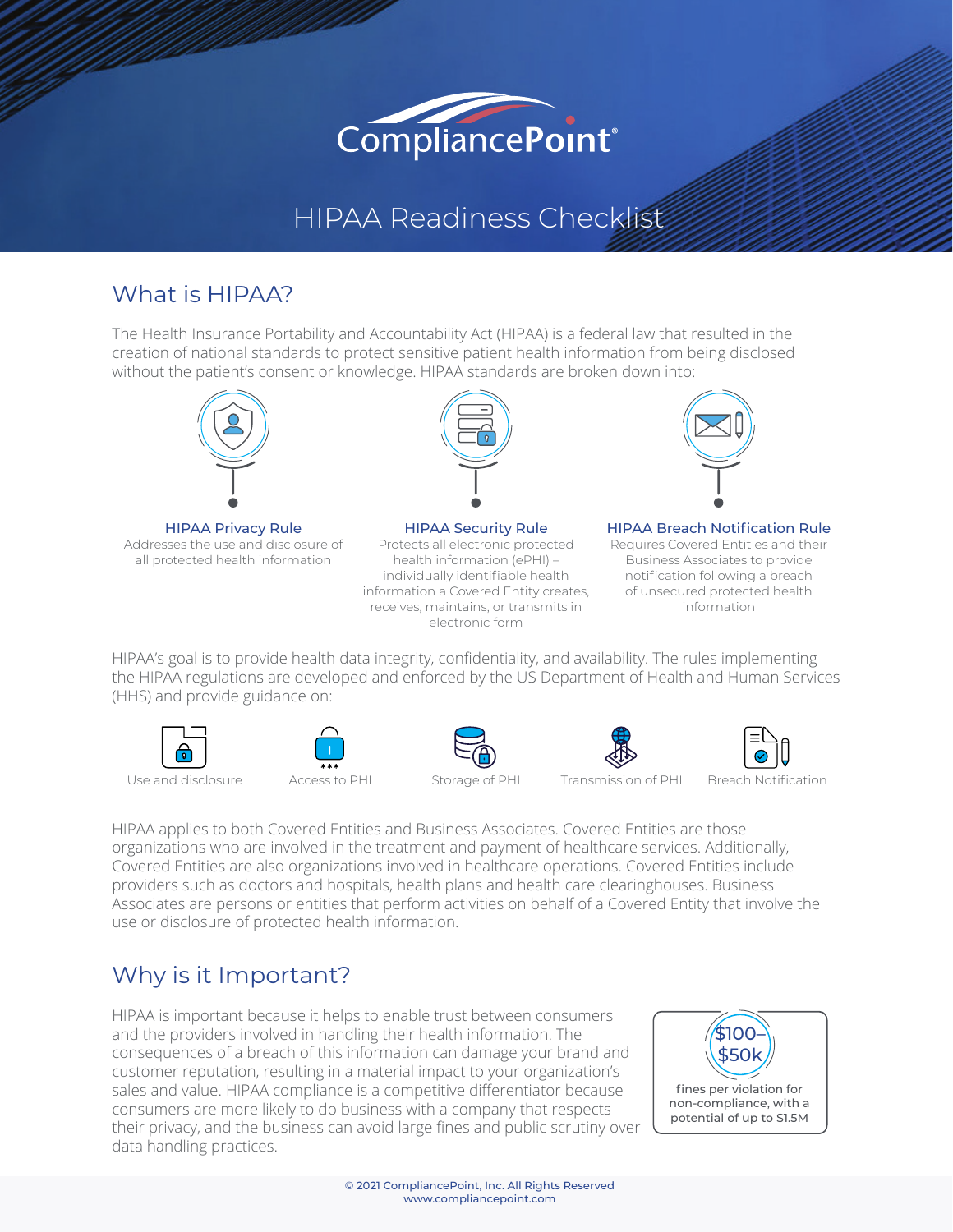An enterprise-wide security risk assessment is required by the HIPAA Security Rule and failure to perform one was cited as a contributing factor in 19 enforcement actions in 2020 alone, amounting to over \$13.5 Million in financial penalties\*. Mitigating risk in HIPAA involves the organization understanding the regulations and ensuring it has implemented the appropriate manual and technical controls. By building and having processes around the requirements and a solid governance layer, an organization can reduce the likelihood of consumer complaints and the likelihood of a data breach, reducing the risk of HIPAA investigation or enforcement.



#### What Does it Mean to Be Compliant?

HIPAA requires Covered Entities and Business Associates to implement policies and procedures to meet the standards of the Privacy, Security, and Breach Notification Rules.

| <b>HIPAA Privacy Rule</b>                  |                                                                                                                                                                                                                                                                                                                                                                 |  |
|--------------------------------------------|-----------------------------------------------------------------------------------------------------------------------------------------------------------------------------------------------------------------------------------------------------------------------------------------------------------------------------------------------------------------|--|
| <b>COVERED</b><br><b>ENTITIES</b>          | Provide accurate Notice of Privacy Practices outlining how you use PHI<br>$\bullet$<br>Provide access to PHI by individuals<br>Allow for review and amendment of PHI<br>$\bullet$<br>Provide accountings of disclosures of PHI<br>$\bullet$<br>Maintain and disclose PHI in accordance with the regulation and your<br>$\bullet$<br>Notice of Privacy Practices |  |
| <b>BUSINESS</b><br><b>ASSOCIATES</b>       | Provide access to PHI as required to the Covered Entity or individual<br>Do not inappropriately use or disclose PHI<br>Provide accounting for disclosures to the Covered Entity                                                                                                                                                                                 |  |
| <b>HIPAA Security Rule</b>                 |                                                                                                                                                                                                                                                                                                                                                                 |  |
| <b>TECHNICAL</b><br><b>SAFEGUARDS</b>      | Access Control<br><b>Audit Controls</b><br>$\bullet$<br>Integrity Controls<br>$\bullet$<br><b>Transmission Security</b><br>$\bullet$                                                                                                                                                                                                                            |  |
| <b>PHYSICAL</b><br><b>SAFEGUARDS</b>       | Physical Access Controls<br><b>Workstation Security</b><br>End User Device and Portable Media Controls                                                                                                                                                                                                                                                          |  |
| <b>ADMINISTRATIVE</b><br><b>SAFEGUARDS</b> | Security Management<br>$\bullet$<br>Risk Management<br>$\bullet$<br>Security Awareness and Training<br>$\bullet$<br>Security Incident Process<br>$\bullet$<br>Contingency Plan<br>$\bullet$<br>Contractual Agreements<br>$\bullet$                                                                                                                              |  |

\*https://www.hipaajournal.com/2020-hipaa-violation-cases-and-penalties/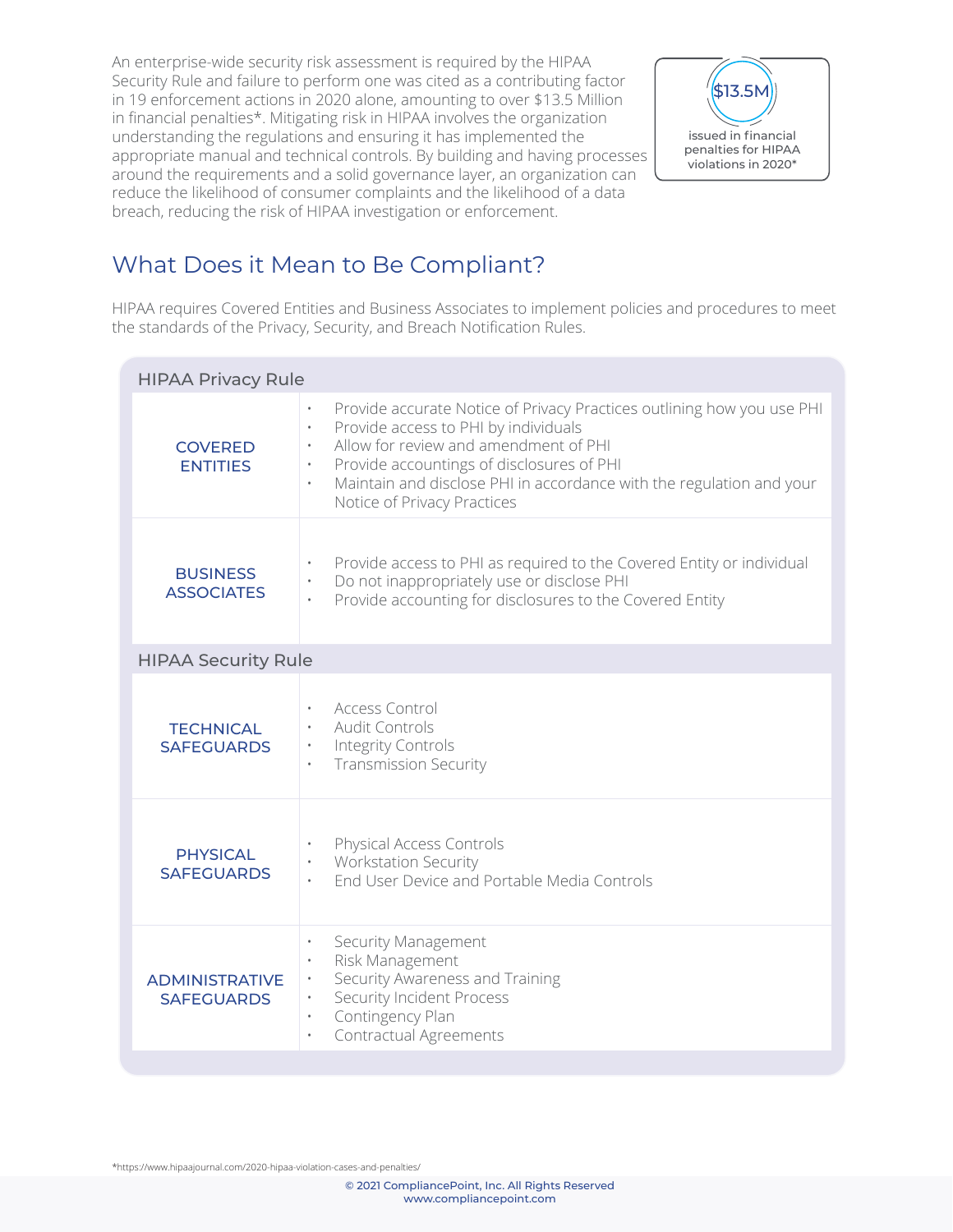#### What Does the Compliance Process Look Like?



Organizations should begin their HIPAA compliance journey with a risk assessment to determine their risk exposure and how their current controls measure up for compliance. Following the risk assessment, organizations will have a roadmap to work from. Further, the risk assessment will help establish priorities and assist in determining the level of input and workload for the cross-functional teams often needed to solve for HIPAA.

After the risk assessment, the organization should consider performing an audit comparing their current policies, processes and practices to the Department of Health and Human Services Office of Civil Rights Audit Protocol ([Audit Protocol | HHS.gov](https://www.hhs.gov/hipaa/for-professionals/compliance-enforcement/audit/protocol/index.html)). This will allow the organization to provide evidence of compliance with the guidance issued by the Department of Health and Human Services to regulators and customers.

Following the implementation of the HIPAA requirements, it is important to ensure the program remains up-to-date and accurate. This includes operationalizing tasks to ensure they are repeatable and flexible, and monitoring for changes in the HIPAA guidance which may require the program to be updated to comply. An organization's ecosystem is always changing, especially when it comes to vendors and the personal information collected. These changes will need to be accounted for in the program and updated on a regular basis. Further, HIPAA requires organizations to do continuous monitoring and periodic risk assessments to ensure compliance with the requirements.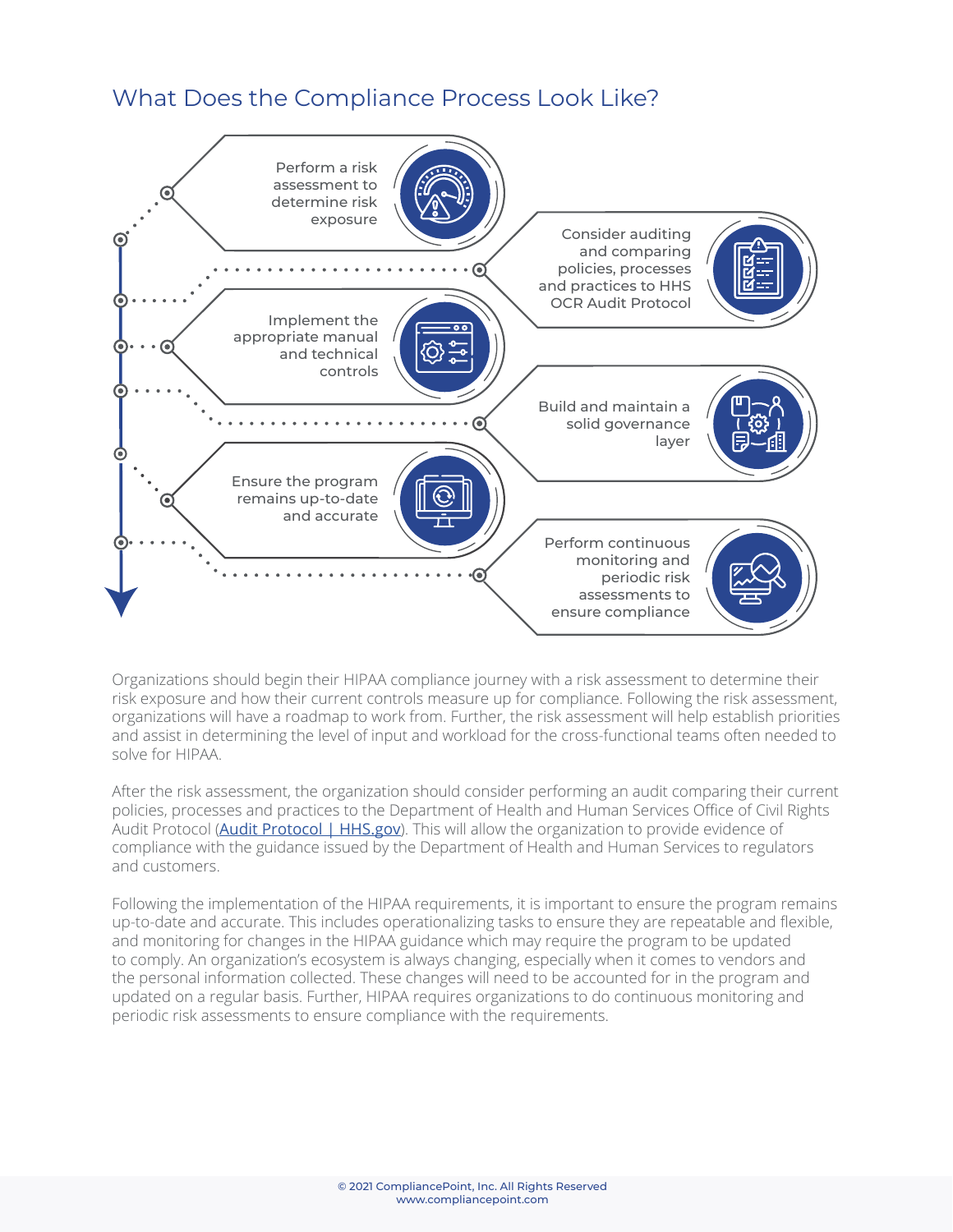#### HIPAA Readiness Checklist

The checklist below can be used to determine your organization's HIPAA compliance posture.

| <b>Governance Requirements</b>                                                                                                                           |  |           |
|----------------------------------------------------------------------------------------------------------------------------------------------------------|--|-----------|
| Do you have an Assigned Security Official responsible for overseeing your organization's information<br>security framework?                              |  |           |
| Have you formally documented your Information Security Policies and Procedures?                                                                          |  |           |
| Do your employees and contractors agree to an Acceptable Use Policy?                                                                                     |  |           |
| Do you have contracts outlining expected security with any organizations you share protected health<br>information with (Business Associate Agreements)? |  |           |
| Do have an Incident Response Plan to respond to security issues? Has it been tested?                                                                     |  |           |
| Do you have a formal Employee Sanction Policy?                                                                                                           |  |           |
| Do you have a documented Contingency/Disaster Recovery Plan? Has it been tested?                                                                         |  |           |
| If you are a covered entity, do you have an Assigned Privacy Official?                                                                                   |  |           |
| If you are a covered entity, do you have a formal Notice of Privacy Practices that is provided to your<br>patients/customers?                            |  |           |
| If you are a covered entity, have you formally documented your Privacy Policies and Procedures?                                                          |  |           |
| <b>Operational Requirements</b>                                                                                                                          |  | <b>NO</b> |
| Are all employees provided with HIPAA Training upon hiring and annually thereafter?                                                                      |  |           |
| Do you provide periodic security reminders?                                                                                                              |  |           |
| Are formal background checks performed prior to onboarding employees or contractors?                                                                     |  |           |
| Do you have physical access controls restricting access to areas with confidential information?                                                          |  |           |
| Do you perform an annual Enterprise Security Risk Assessment?                                                                                            |  |           |
| Do you have formal monitoring of information system activity? (audit logging, access monitoring)                                                         |  |           |
| Are processes in place to delete logical and physical access in a timely manner for terminated employees,<br>contractors and vendors?                    |  |           |
| Do you have a formal media sanitization process for devices and media that are no longer in use or being<br>reassigned?                                  |  |           |
| Do you have formal controls for the use and disclosure of PHI?                                                                                           |  |           |
| Do you have a formal process to address requests for access and/or modification of PHI maintained by<br>your organization?                               |  |           |
| <b>Technical Requirements</b>                                                                                                                            |  | <b>NO</b> |
| Have logical access controls which allow you to limit access to PHI to the minimum required access level<br>been implemented?                            |  |           |
| Do you have a formally documented ePHI data flow?                                                                                                        |  |           |
| Has up-to-date Anti-Virus protection been installed on all devices?                                                                                      |  |           |
| Are all end user devices equipped with automatic log-off when unused for a predetermined time?                                                           |  |           |
| Is all ePHI always encrypted?                                                                                                                            |  |           |
| Do you monitor transmission of ePHI so transmissions are not intercepted or altered?                                                                     |  |           |
| Do you have active intrusion detection monitoring? Are alerts responded to in a timely manner?                                                           |  |           |

[Got questions about your business?](https://www.compliancepoint.com/free-consultation/)  Click here to speak with an expert!

**NEED HELP?**